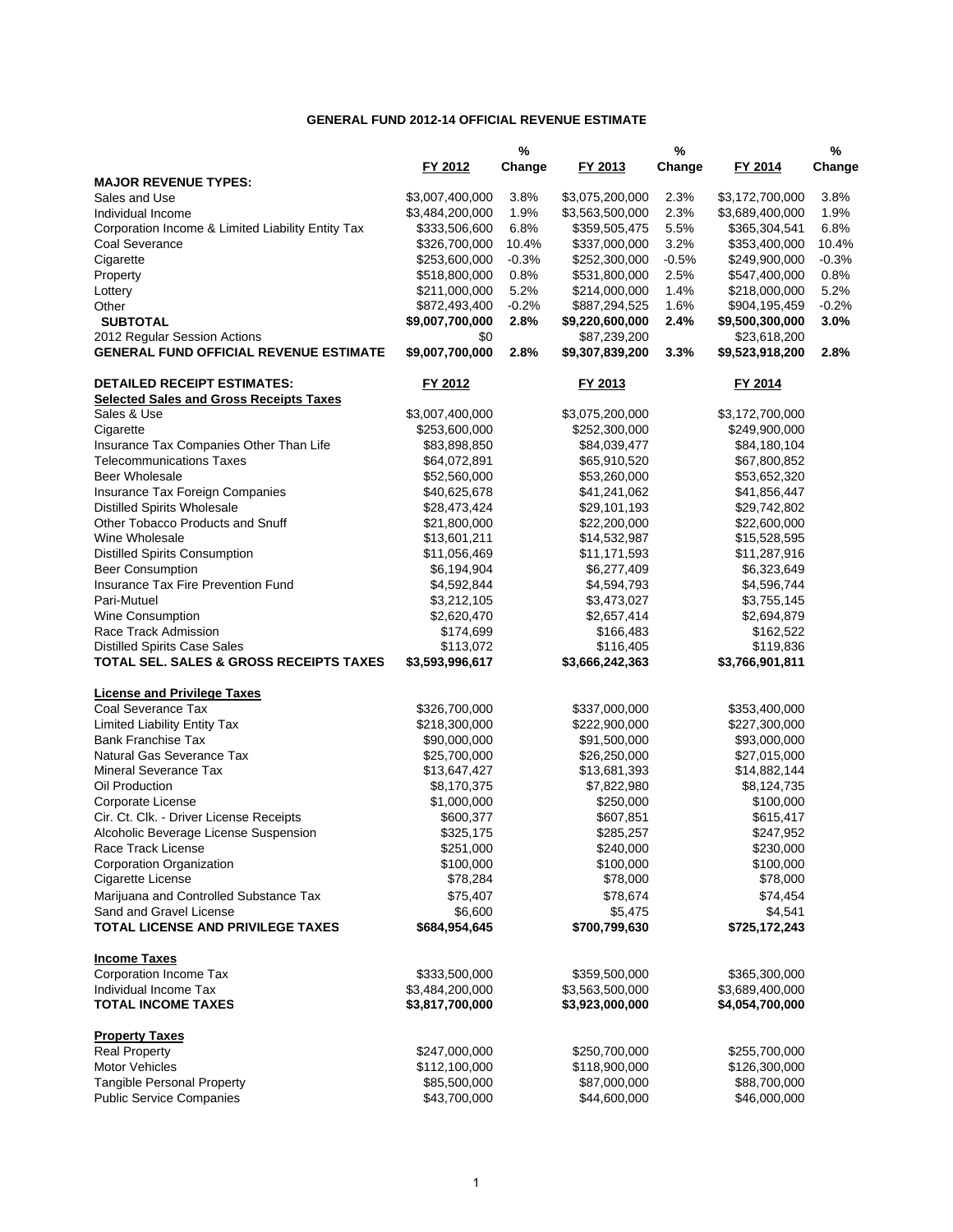#### **GENERAL FUND 2012-14 OFFICIAL REVENUE ESTIMATE**

|                                                    | FY 2012         | FY 2013         | FY 2014         |
|----------------------------------------------------|-----------------|-----------------|-----------------|
| <b>Omitted and Delinguent</b>                      | \$23,200,000    | \$23,300,000    | \$23,300,000    |
| <b>Apportioned Vehicles</b>                        | \$3,500,000     | \$3,500,000     | \$3,500,000     |
| Building and Loan Association Capital Stock        | \$2,500,000     | \$2,500,000     | \$2,500,000     |
| Distilled Spirits Ad Valorem                       | \$750,000       | \$750,000       | \$850,000       |
| <b>Bank Deposits</b>                               | \$535,000       | \$535,000       | \$535,000       |
| Other Property                                     | \$15,000        | \$15,000        | \$15,000        |
| <b>TOTAL PROPERTY TAXES</b>                        | \$518,800,000   | \$531,800,000   | \$547,400,000   |
| <b>Inheritance Taxes</b>                           | \$41,249,037    | \$41,880,094    | \$42,533,821    |
| <b>Departmental Fees, Sales and Rentals</b>        |                 |                 |                 |
| <b>Public Service Commission Assessments</b>       | \$13,000,000    | \$14,000,000    | \$14,000,000    |
| Circuit Court Clk. - Civil Filing Fee Receipts     | \$12,466,144    | \$12,902,459    | \$13,354,045    |
| Circuit Court Clk. - Receipts for Services         | \$6,582,672     | \$6,916,587     | \$7,250,501     |
| Insurance - Retaliatory Taxes & Fees               | \$3,905,474     | \$4,337,435     | \$4,821,560     |
| Circuit Court Clk. - Bond Filing Fee               | \$2,767,912     | \$2,788,182     | \$2,692,881     |
| Miscellaneous - Pub Advoc; Sec State Fee           | \$1,453,744     | \$1,459,446     | \$1,408,271     |
| Strip Mining & Reclamation - Fines Coll.           | \$971,226       | \$929,376       | \$935,155       |
| Strip Mining & Reclamation Fees                    | \$914,954       | \$947,309       | \$980,808       |
| Circuit Court Clk. - 10% Bond Fee                  | \$515,173       | \$464,038       | \$423,910       |
| TOTAL DEPARTMENT FEES, SALES AND RENTAL            | \$42,577,299    | \$44,744,832    | \$45,867,131    |
| <b>Investment Receipts</b>                         | \$1,500,000     | \$1,500,000     | \$1,500,000     |
| <b>Miscellaneous Revenue</b>                       |                 |                 |                 |
| Lottery                                            | \$211,000,000   | \$214,000,000   | \$218,000,000   |
| Cir. Ct. Clk. - Criminal/Traffic Fines & Costs     | \$23,170,487    | \$23,919,899    | \$24,669,310    |
| <b>Abandoned Property</b>                          | \$22,294,349    | \$20,301,963    | \$18,674,591    |
| <b>Court Costs</b>                                 | \$20,159,796    | \$21,394,130    | \$22,217,019    |
| TVA - In Lieu of Taxes - State Portion             | \$15,176,511    | \$16,516,380    | \$17,453,483    |
| Other Fines & Unhonored Checks                     | \$5,695,550     | \$5,341,237     | \$6,173,827     |
| Dept. of Rev. Legal Process Taxes - Co. Clk.       | \$2,431,643     | \$2,386,370     | \$2,314,779     |
| Circuit Court Clk. - Bond Forfeitures              | \$1,480,147     | \$1,330,941     | \$1,290,995     |
| Legal Process - Clk. Supreme Court                 | \$108,592       | \$105,203       | \$103,376       |
| F.H.A. - In Lieu of Taxes                          | \$100,000       | \$115,000       | \$130,000       |
| Circuit Court Clk. - Fish & Wildlife Fines         | \$55,484        | \$50,603        | \$47,867        |
| Legal Process - Clk. Court of Appeals              | \$3,606         | \$3,828         | \$3,828         |
| R.E.C.C. and R.T.C.C. In Lieu of Taxes             | \$315           | \$320           | \$325           |
| Dept. of Rev. Penalty & Int. of Co. Officials      | (\$30,298)      | (\$29,473)      | (\$28,890)      |
| <b>TOTAL MISCELLANEOUS REVENUE</b>                 | \$301,646,182   | \$305,436,401   | \$311,050,510   |
| <b>Miscellaneous Not in Detailed Receipt Lines</b> | \$5,276,220     | \$5,196,680     | \$5,174,484     |
| 2012 Regular Session Actions                       | \$0             | \$87,239,200    | \$23,618,200    |
| <b>GENERAL FUND OFFICIAL REVENUE ESTIMATE</b>      | \$9,007,700,000 | \$9,307,839,200 | \$9,523,918,200 |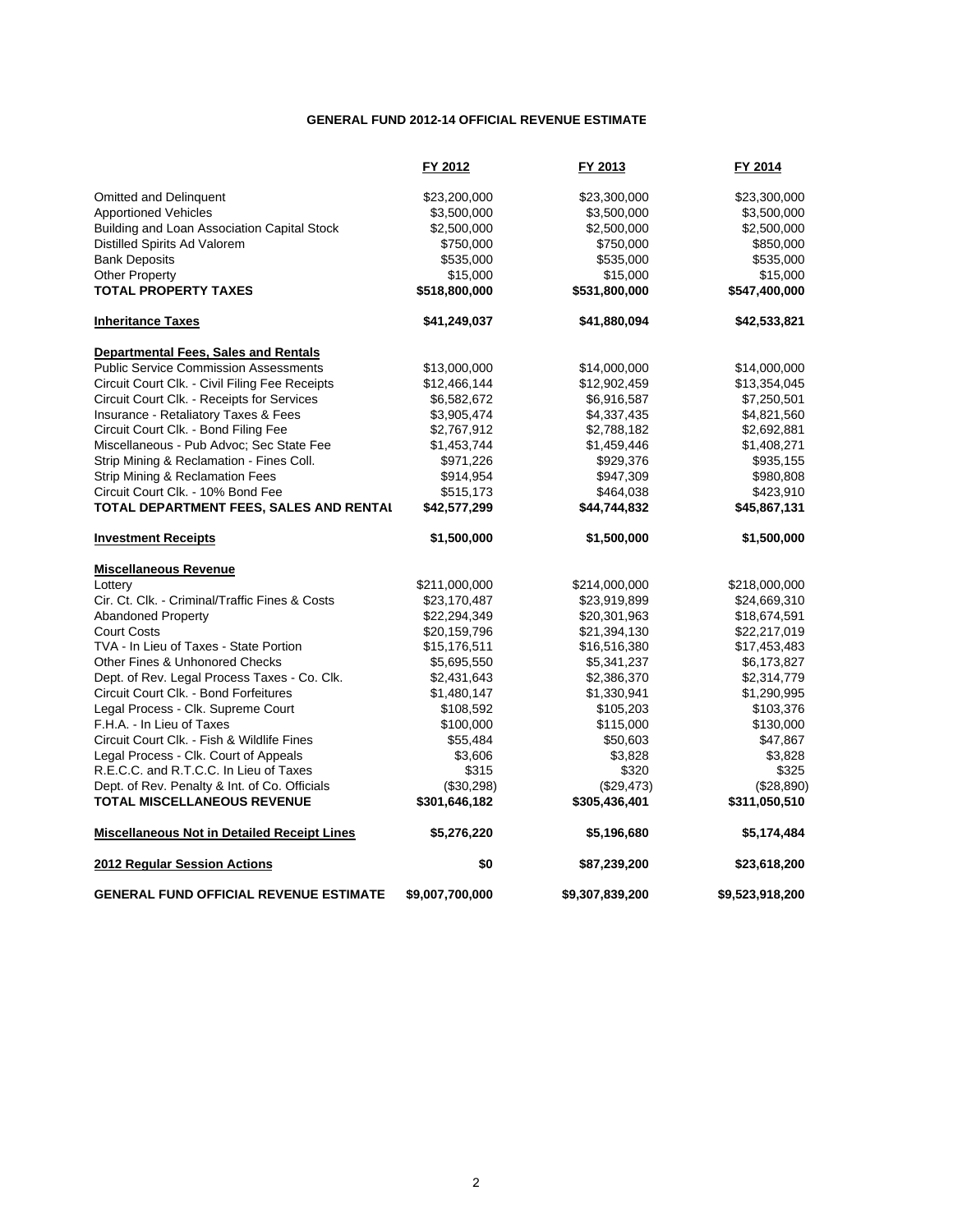# **ENACTED CHANGES TO CONSENSUS FORECAST GROUP REVENUE ESTIMATE**

|                                                                                                                                | FY 2013<br><b>Enacted</b>             | FY 2014<br><b>Enacted</b>            |
|--------------------------------------------------------------------------------------------------------------------------------|---------------------------------------|--------------------------------------|
| Tax Amnesty/Revenue Initiatives<br><b>Abandoned Property-Real Property Sales</b><br><b>Abandoned Property-Securities Sales</b> | 68,239,200<br>7,000,000<br>10,000,000 | 5,678,200<br>10,000,000<br>5,940,000 |
| Abandoned Property-Escheat of Weight Distance Tax<br>Performance Bonds                                                         | 1,000,000                             | 1,000,000                            |
| <b>Public Service Commission</b>                                                                                               | 1,000,000                             | 1.000.000                            |
| <b>Total Changes</b>                                                                                                           | 87,239,200                            | 23,618,200                           |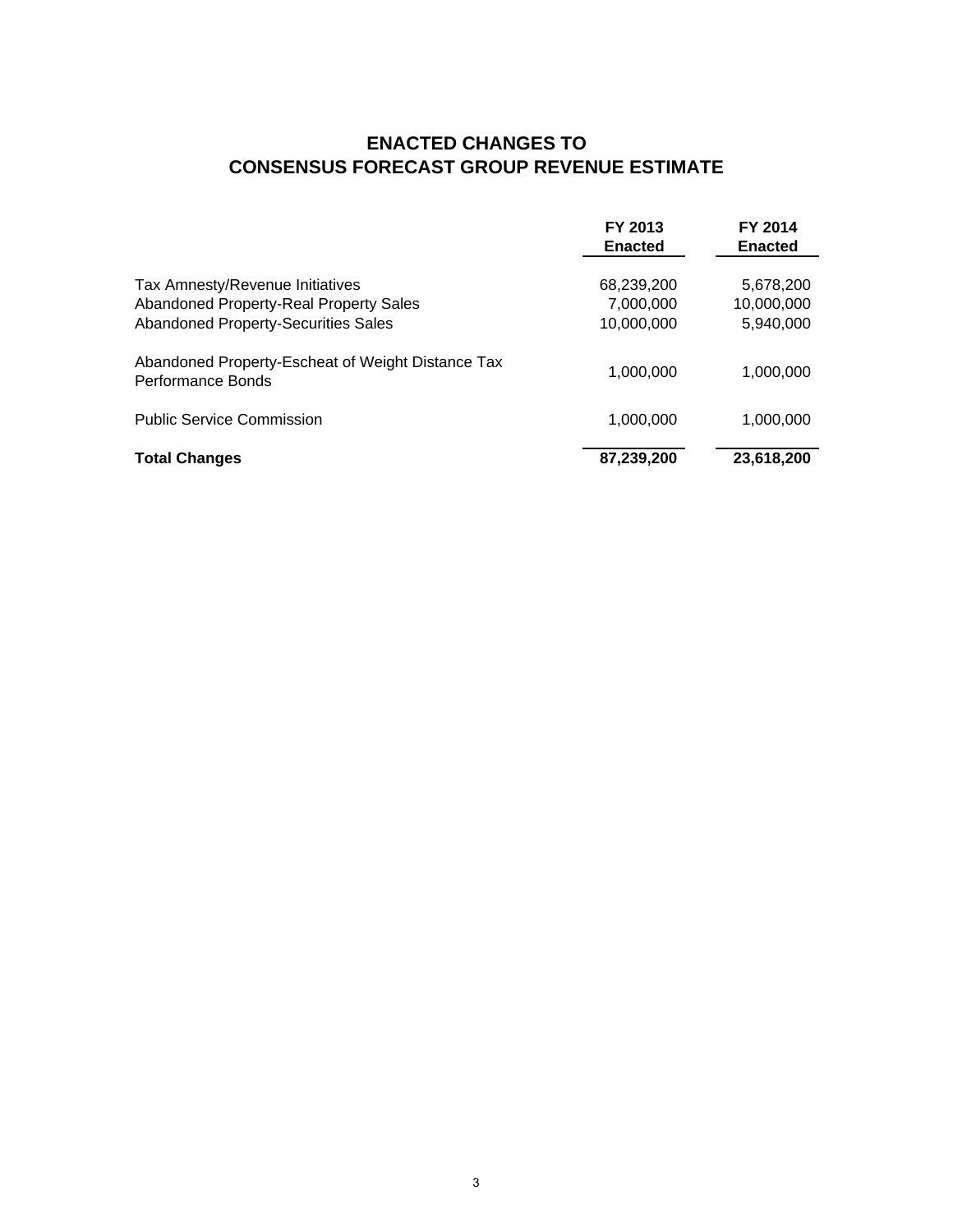### **ROAD FUND 2012-14 OFFICIAL REVENUE ESTIMATE**

|                                               |                 | $\%$     |                 | $\%$    |                 | $\%$   |
|-----------------------------------------------|-----------------|----------|-----------------|---------|-----------------|--------|
|                                               | FY 2012         | Change   | FY 2013         | Change  | FY 2014         | Change |
| <b>MAJOR REVENUE TYPES:</b>                   |                 |          |                 |         |                 |        |
| <b>Motor Fuels</b>                            | \$779,425,000   | 6.4%     | \$850,350,000   | 9.1%    | \$901,875,000   | 6.1%   |
| Motor Vehicle Usage                           | \$402,700,000   | 5.5%     | \$410,100,000   | 1.8%    | \$421,100,000   | 2.7%   |
| Motor Vehicle License                         | \$100,855,400   | 3.1%     | \$99,350,900    | $-1.5%$ | \$99,680,400    | 0.3%   |
| Motor Vehicle Operators                       | \$15,813,000    | 0.4%     | \$15,900,000    | 0.6%    | \$16,100,000    | 1.3%   |
| <b>Weight Distance</b>                        | \$79,400,000    | 7.3%     | \$86,000,000    | 8.3%    | \$90,000,000    | 4.7%   |
| Investment Income                             | \$500,000       | $-74.9%$ | \$2,300,000     | 360.0%  | \$4,100,000     | 78.3%  |
| Other                                         | \$33,806,600    | $-2.6%$  | \$34,899,100    | 3.3%    | \$35,144,600    | 0.9%   |
| <b>SUBTOTAL</b>                               | \$1,412,500,000 | 5.5%     | \$1,498,900,000 | 6.1%    | \$1,568,000,000 | 4.6%   |
| 2012 Regular Session Actions                  | \$0             |          | \$731,400       |         | \$159,300       |        |
| ROAD FUND OFFICIAL REVENUE ESTIMATE           | \$1,412,500,000 | 5.5%     | \$1,499,631,400 | 6.2%    | \$1,568,159,300 | 4.6%   |
| <b>DETAILED RECEIPT ESTIMATES:</b>            | FY 2012         |          | FY 2013         |         | FY 2014         |        |
| <b>Sales and Gross Receipts Taxes</b>         |                 |          |                 |         |                 |        |
| Motor Fuels Normal and Normal Use             | \$779,000,000   |          | \$849,900,000   |         | \$901,400,000   |        |
| Motor Vehicle Usage                           | \$373,200,000   |          | \$380,100,000   |         | \$390,100,000   |        |
| Motor Vehicle Rental Usage                    | \$29,500,000    |          | \$30,000,000    |         | \$31,000,000    |        |
| <b>Truck Trip Permits</b>                     | \$425,000       |          | \$450,000       |         | \$475,000       |        |
| Sales and Use                                 | \$75,000        |          | \$50,000        |         | \$25,000        |        |
| <b>TOTAL SALES &amp; GROSS RECEIPTS TAXES</b> | \$1,182,200,000 |          | \$1,260,500,000 |         | \$1,323,000,000 |        |
| <b>License and Privilege Taxes</b>            |                 |          |                 |         |                 |        |
| Weight Distance Tax                           | \$79,400,000    |          | \$86,000,000    |         | \$90,000,000    |        |
| <b>Truck Proportional Registration</b>        | \$38,400,000    |          | \$38,000,000    |         | \$38,300,000    |        |
| Passenger Car License                         | \$33,650,000    |          | \$33,500,000    |         | \$33,600,000    |        |
| <b>Truck License-State Share</b>              | \$15,700,000    |          | \$14,950,000    |         | \$14,800,000    |        |
| Motor Vehicle Operator's License              | \$13,800,000    |          | \$13,940,000    |         | \$14,100,000    |        |
| <b>Specialty License Plates</b>               | \$7,765,400     |          | \$7,650,900     |         | \$7,740,400     |        |
| <b>Highway Special Permits</b>                | \$6,700,000     |          | \$7,200,000     |         | \$7,500,000     |        |
| Motor Carrier Identification Cards            | \$5,000,000     |          | \$5,000,000     |         | \$5,000,000     |        |
| <b>Trailer License</b>                        | \$1,720,000     |          | \$1,720,000     |         | \$1,700,000     |        |
| Operator's License-Photography Program        | \$1,333,000     |          | \$1,350,000     |         | \$1,400,000     |        |
| <b>U-Drive-It Licenses</b>                    | \$1,200,000     |          | \$1,100,000     |         | \$1,050,000     |        |
| <b>Transfer License</b>                       | \$990,000       |          | \$1,000,000     |         | \$1,050,000     |        |
| Overweight Coal Truck Permit                  | \$785,000       |          | \$800,000       |         | \$800,000       |        |
| Operator's License-Driver Education           | \$680,000       |          | \$610,000       |         | \$600,000       |        |
| Motorcycle License                            | \$645,000       |          | \$630,000       |         | \$640,000       |        |
| <b>Temporary Tags</b>                         | \$375,000       |          | \$375,000       |         | \$375,000       |        |
| Dealers License                               | \$230,000       |          | \$230,000       |         | \$230,000       |        |
| Nonreciprocal Permits                         | \$225,000       |          | \$225,000       |         | \$225,000       |        |
| <b>Bus License-Except City</b>                | \$31,800        |          | \$31,900        |         | \$32,000        |        |
| <b>County Clerk Penalty</b>                   | \$25,000        |          | \$25,000        |         | \$25,000        |        |
| <b>Taxi License</b>                           | \$25,000        |          | \$25,000        |         | \$25,000        |        |
| <b>Truck Permits</b>                          | \$25,000        |          | \$25,000        |         | \$25,000        |        |
| <b>Contract Taxicab Permit</b>                | \$18,000        |          | \$20,000        |         | \$22,000        |        |
| <b>U-Drive-It Permits</b>                     | \$8,000         |          | \$8,000         |         | \$8,000         |        |
| Drive Away Utility Trailer Permits            | \$7,000         |          | \$7,000         |         | \$7,000         |        |
| Dealer Demonstrator Tags                      | \$3,500         |          | \$3,500         |         | \$3,500         |        |
| <b>Industrial Hauling Permits</b>             | \$3,000         |          | \$3,000         |         | \$3,000         |        |
| <b>Junk Yard License</b>                      | \$3,000         |          | \$3,100         |         | \$3,200         |        |
| <b>Bus Certificates and Permits</b>           | \$2,100         |          | \$2,100         |         | \$2,100         |        |
| TOTAL LICENSE AND PRIVILEGE TAXES             | \$208,749,800   |          | \$214,434,500   |         | \$219,266,200   |        |